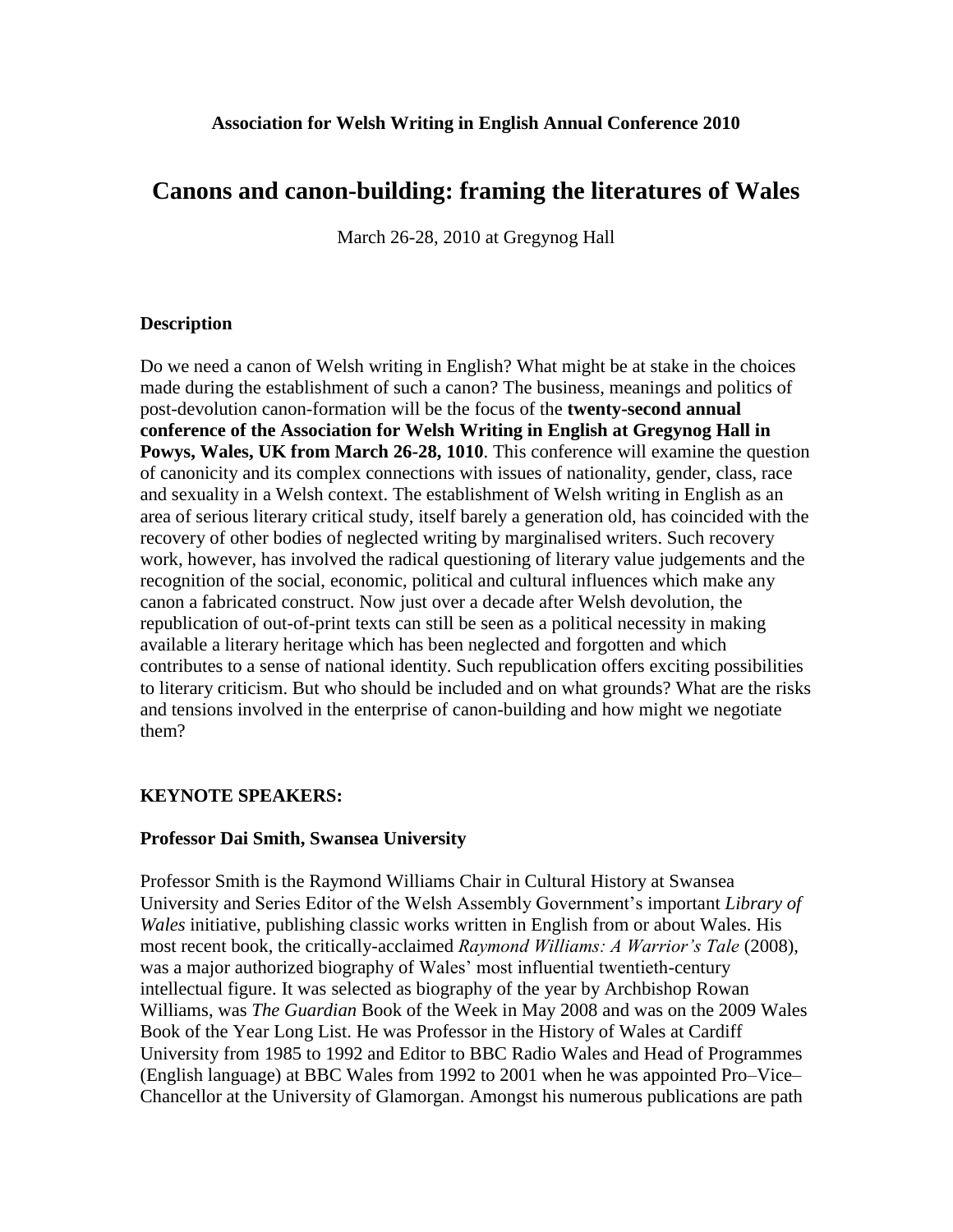breaking histories of the South Wales miners, *The Fed* (1980), with Dr Hywel Francis MP, and of the social significance of rugby in *Wales, Fields of Praise* (1986), with Professor Gareth Williams. He has written widely on literature and society – *Aneurin Bevan and The World of South Wales* (1993) and *Wales: A Question for History* (1988) – books in which artificial discipline boundaries are deliberately broken down. For television he has presented and scripted a number of award-winning documentaries and, as a broadcaster, sought to deepen popular appreciation of Welsh culture and history.

#### **Professor Berthold Schoene, Manchester Metropolitan University**

Professor Schoene is Director of the English Research Institute at Manchester Metropolitan University. His research interests include post-war and contemporary British fiction, particularly twentieth and twenty-first century Scottish literature, gender theory & masculinity studies, literary cosmopolitics and post-devolution nationalism. His most recent book, *The Cosmopolitan Novel* (2009), argues for the existence of an emerging subgenre of the novel in contemporary British fiction which looks to the global community rather than the nation state and represents a new cosmopolitanism that responds to global socioeconomic formations. He edited *The Edinburgh Companion to Contemporary Scottish Literature* (2007) and is currently working in *The Edinburgh Companion to Irvine Welsh* (2010) and preparing a collection of critical essays on *Scottish Writing in the 21st Century*. His other work on Scottish literature includes *The Making of Orcadia: Narrative Identity in the Prose Work of George Mackay Brown* (1995), which reads the cultural and literary history of the Orkney Islands as a 'microcosmic' case study for Scottish literature and culture as a whole, as well as numerous articles. Other publications include *Writing Men: Literary Masculinities from Frankenstein to the New Man* (2000), a co-edited special issue of *Men and Masculinities* on "Literary Masculinities" (2002) and a co-edited collection of critical essays, *Posting the Male: Masculinities in Post-War and Contemporary British Writing* (2003), and *Mary Shelley. Frankenstein. A Reader's Guide to Essential Criticism* (2000).

#### **Readings**

Poetry readings by **Deryn Rees-Jones** (Author of *The Memory Tray*, 1994; *Signs Round a Dead Body*, 1998; *Quiver*, 2004; and *Falls and Finds*, 2008; editor of *Modern Women Poets* , 2005, and *Consorting with Angels: Essays on Modern Women Poets*, 2005; and co-editor of *Contemporary Women's Poetry*, 2000) and **Zoë Skoulding (**Editor of *Poetry Wales,* and author of *The Mirror Trade*, 2004; *Remains of a Future City*, 2008; and *From Here*, 2008).

**Conference Organisers:** Dr Alice Entwistle and Dr Diana Wallace, HaSS, University of Glamorgan, Pontypridd, CF37 1DL[dwallace@glam.ac.uk](mailto:dwallace@glam.ac.uk) aentwist@glam.ac.uk Dr Jeni Williams, School of Creative Arts and Humanities, Trinity University College, Carmarthen, SA31 3EP j.m.williams@trinity-cm.ac.uk.